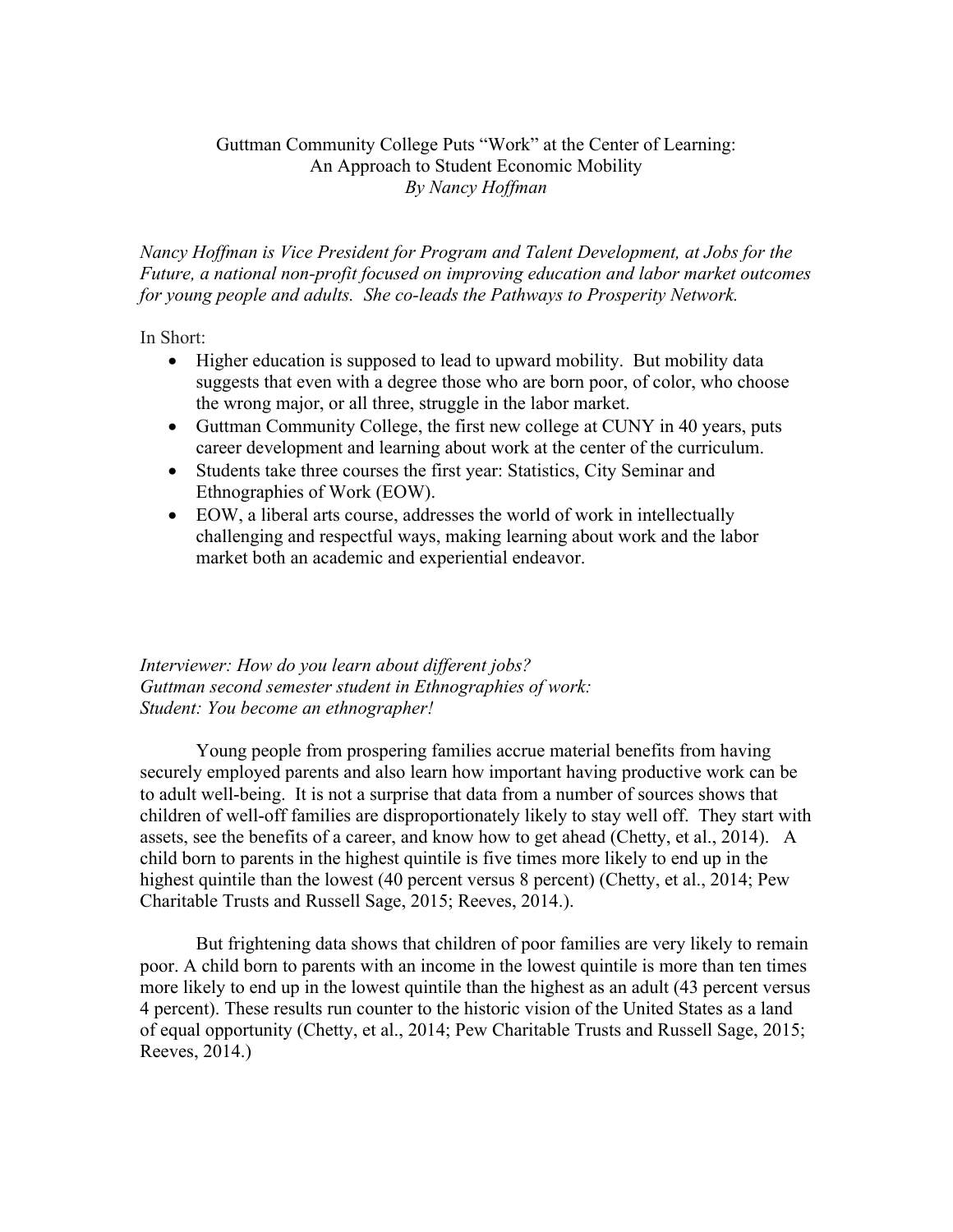The message so many low-income young people hear today is: get a college degree, and all else will fall into place. Every young person in the United States, whatever his or her background, wants to grow up to be economically self sufficient, to have a stable and productive career. So "college" is the aspiration for nearly 90 percent of high school seniors who say they will pursue some form of postsecondary education after high school, and nearly 66 percent do in fact enroll in postsecondary education upon graduating high school (U.S. Department of Education, 2015).

But if higher education is supposed to be the engine for getting young people to a degree, it isn't working very well. First, the numbers of low-income young people who attain either associate's or bachelor's degrees remains depressingly low. Second, the mobility data suggests that even with a degree there are challenges for those who are born poor, of color, who choose the wrong major, or all three. (Pell Institute, 2016; Carnevale et al., 2015, 2016) For example, in 2013, 53% of young 4-year degree holders were either unemployed or underemployed. (Abel, Deitz, and Su, 2014 , a,b). And a recent report showed that African Americans are overrepresented in majors leading to lowpaying jobs and have higher rates of unemployment than their white peers with similar degrees (Carnevale et al., 2016).

How then can we ensure that those low-income young people who manage to graduate are equipped with the confidence, social skills, and knowledge required to navigate the labor market successfully? For every young person in the United States, whatever their background, one of the essential purposes of schooling should be to help them develop the knowledge, skills, and competence needed to search for and obtain work that they find at least reasonably satisfying. And yet, our educational system does little to introduce young people to the working world or to prepare them for just how large a role work is likely to play in the rest of their lives.

Even among community college and 4-year institutions that do have resources and commitment to address careers, learning about the working world remains on the margins of the curriculum—in workshops on resume building or interviewing or the job search. Students graduate with little knowledge of the labor market, how their majors do (or do not) align with labor market needs, and perhaps most important, how to use the networks of family and friends, teachers and professors to connect with opportunity and to be seen as an asset. This lack of attention to career preparation only serves to intensify the class divide, leaving the most privileged students to anticipate and prepare for professional careers like those of their parents while students from low-income families continue to think of work mainly as a way to survive (Hoffman, 2015).

Although educators have little capacity to create jobs, change tax policy, or slow globalization, they do have capacity to build students' social capital. The Organization for Economic Cooperation and Development (OECD) defines social capital as, "networks together with shared norms, values and understands that facilitate cooperation within or among groups" (OECD, 2007). According to the OECD, the definition might be visualized as concentric circles or networks composed of "bonds, bridges and links," with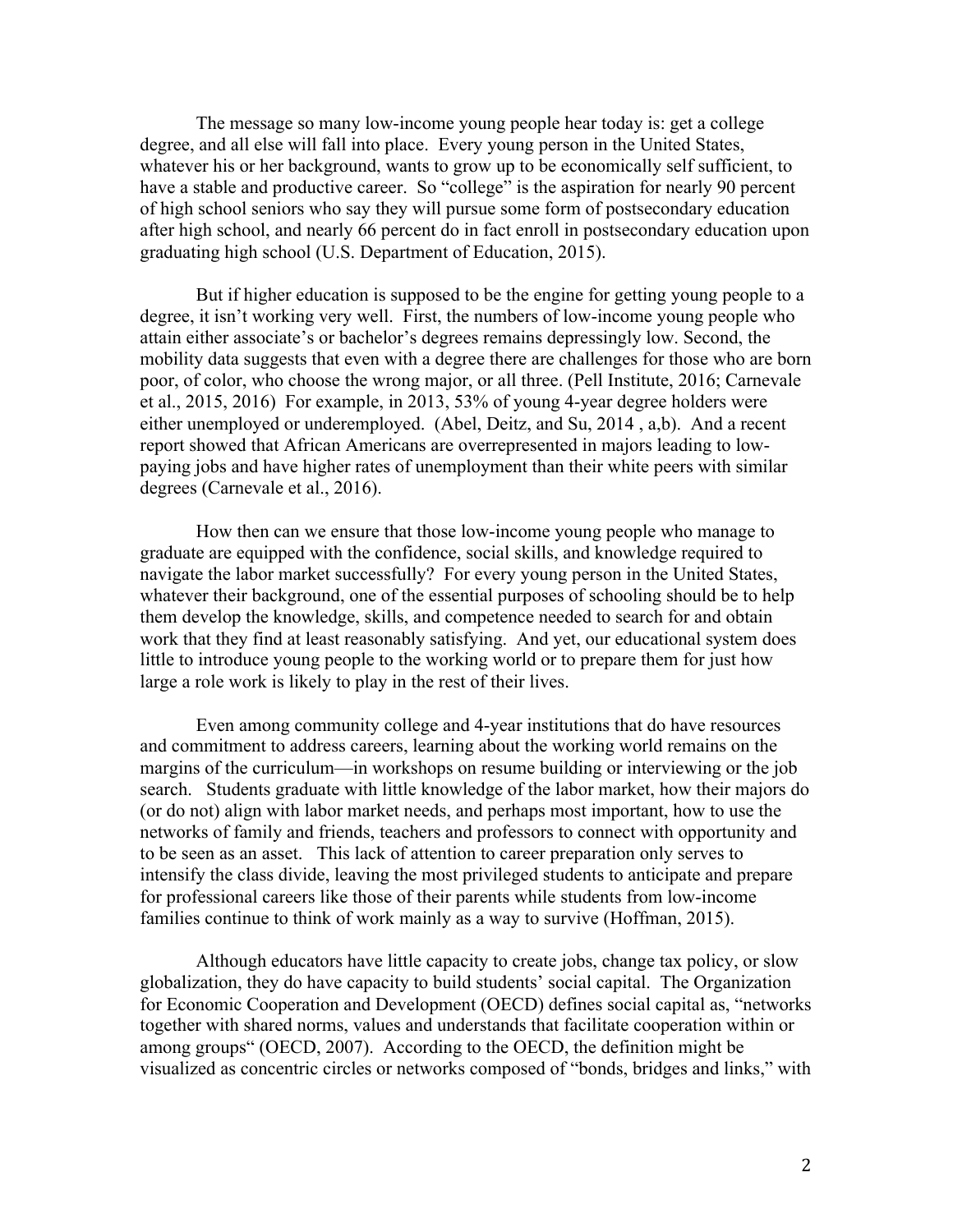the connections between each moving from family and close friends, to distant friends and colleagues, to those further up or down the social ladder (OECD, 2007).

The greater the "dose" of social capital, the more likely a credentialed young person is to move beyond family and community bonds to activate promising connections to the labor market. A small body of research related to Granovetter's decades old work on "the strength of weak ties" explores the way in which job referrals do or do not get made among African American low wage workers. (Granovetter, 1973; Smith, 2008, 2010). Similar lines of research could shed light on the degree to which social capital influences whether the credential a graduate earns fulfills its promise. The question then is how education institutions can enable low-income students to accumulate the social capital, the networks and networking skills, that will make them stand out in the job market when they compete with their confident, well-connected upper middle class peers. What do their LinkedIn networks look like? With whom do they know to connect?

One could say that Guttman Community College is conducting an experiment to find out.

# **GUTTMAN COMMUNITY COLLEGE: DEVELOPING SOCIAL CAPITAL AND TEACHING ABOUT WORK**

Guttman Community College, the first new college in the CUNY system in 40 years, was designed to introduce students to the integral connection between intellectual exploration, acquisition of concrete skills and knowledge, and career development. Its first class of 289 students entered in 2012 after several years of planning that drew on the latest experience and research not only on how to support first generation students to complete a degree, but also to enter the labor market in a sector with a career ladder and middle income wages. The college has a strong philosophical and pedagogical commitment to experiential and workplace learning combined with rigorous academics.

All Guttman students attend full time, and all have enrolled with the understanding that the college will prepare them for a limited number of career areas—all areas of job growth for the City of New York—as well as for transfer to 4-year institutions. Students must attend an 8-10 day summer bridge program prior to the first semester and are placed in cohorts or learning communities within houses. Today the student body is under 1000, but the intention is to grow the college to around 5000. Students come from all boroughs of New York, typically immediately from high school; 85% are 19 or younger. The student body is about 55% Hispanic, 26% African American, and 13% white, with a small number of Pacific Islanders, and there is substantial language diversity. The majority are female.

Guttman has an innovative approach to the first year experience, which aims to empower students to approach career choice intelligently. Students take three common courses in their first year: Statistics, City Seminar (about New York City topics such as sustainability, food, housing, gentrification, consumerism, and immigration), and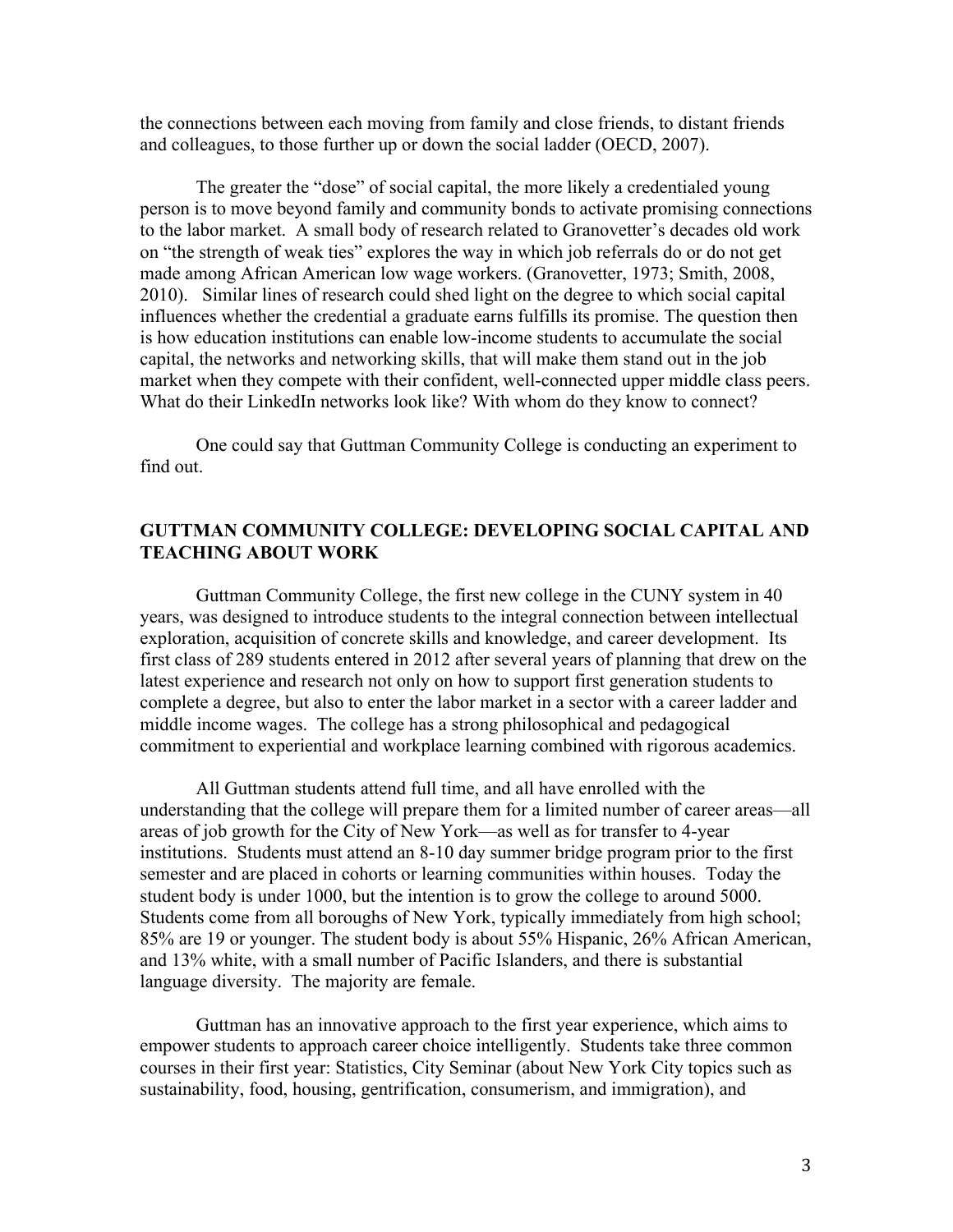Ethnographies of Work (EOW). EOW gives students tools for understanding and addressing the challenges and opportunities they face in the labor market, but it does so in both a theoretical and applied context. Students interview people doing jobs of interest to them, but they also read ethnographic studies, books about work like *Gig,* and Marx and Weber.

One might state the theory of action behind Guttman's curriculum, especially the first year, this way: *Students who understand the meaning of work in human lives, the sociology of the professions, and who have some professional work experience will have greater agency in entering the labor market than those who believe only a credential is needed. In addition, students who understand the challenges that being different impose in the work world—being working class or dark skinned or speaking with an accent will, armed with that knowledge, enter the job market more successfully.*

EOW is a critical element in this project, a unique liberal arts college course providing a very different way of introducing students to the world of careers. It is unusual for "work" as a concept to be at the center of the first year college curriculum, to be the subject of investigation. This is quite different from having students spend the first year getting general education requirements "out of the way." The graphic below from one EOW syllabus nicely expresses the spirit and aim of the course. Students come to understand the centrality of having a purpose and the multiplicity of factors—several of which may be in tension with each other—that go into choosing and staying with work that is satisfying.

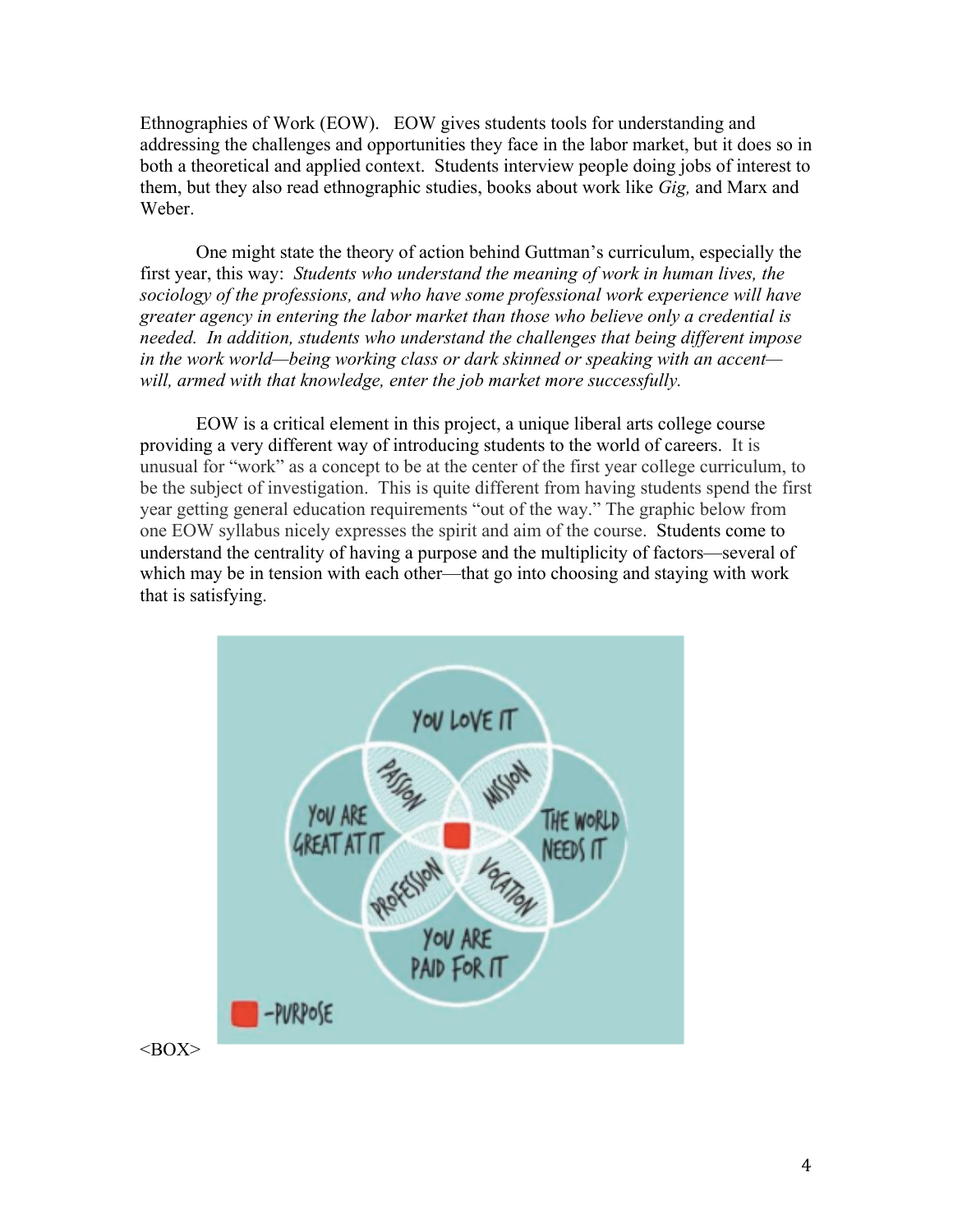# EOW: ETHNOGRAPHY, SOCIAL CAPITAL, AND WORK

Ethnographies of Work I introduces students to sociological and anthropological perspectives on work as they investigate a range of careers. The course approaches work as a cultural system invested with meanings, norms, values, customs, behavioral expectations, and social hierarchies. Students pose key questions through the lens of ethnography in order to investigate workplaces, occupations, and career pathways in an urban context. Guided by the ethnographer's assumption that there's "always more than meets the eye," students are encouraged to uncover myths and stereotypes about the work world and gain appreciation of how and why work matters to individuals in a range of occupations. Students explore dimensions of work life in the context of contemporary dynamics of disruption, uncertainty, innovation, and diversity, and draw connections between the self and work through readings, films, interviews, and fieldwork. The centerpiece of the course is for students to compose and present ethnographic accounts of workplace relations and vocational pathways as they contemplate their own career journeys. Ethnographies of Work I satisfies three credits in the Individual and Society area of the CUNY Flexible Core.

EOW students also participate in a weekly 90-minute advisement session focused on Learning About Being a Successful Student as a supplement to the course. Building on the weekly topics of Ethnographies of Work I, LABSS integrates the skills necessary for success in college and careers and encourage students to reflect on the relationships between academic, personal, and professional goals. The session is facilitated by a Student Success Advocate and offers frequent opportunities for students to demonstrate mastery of key skills, to share and develop their strengths, to provide support and encouragement to peers, to learn from others, and to address the stresses of college life. Participation in LABSS is required.

## **Unit 1: Researching Work (September 9 to September 30)**

In this unit you will be introduced to sociological research and the method of *ethnography as a sociological approach to understand the patterns, structures and experiences of individuals in the worlds of work. In addition you will explore some of the ways we look at work sociologically.*

## **Unit 2: Groups/Structures at Work (October 5- November 4)**

*You will learn about workplace culture, social structures and the role of social class in the workplace. You will learn how culture is created in the workplace, and key components of corporations in the US. You will also explore how social class is created, experiences and produced in workplaces. Finally, you will also learn about observational*  research methods and complete observational research as part of their course paper. **Unit 3: Individuals at Work (November 9-November 25)**

*You will explore work choices from the perspective of the workers. You will learn about factors that shape work choices including family, race, gender and education. You will also learn about interview methodologies as an approach to learn about workers and workplaces; and draw conclusions from individual level data.*

**Unit 4: Making Sense of Ethnographic Work Data (December 2-December 9)**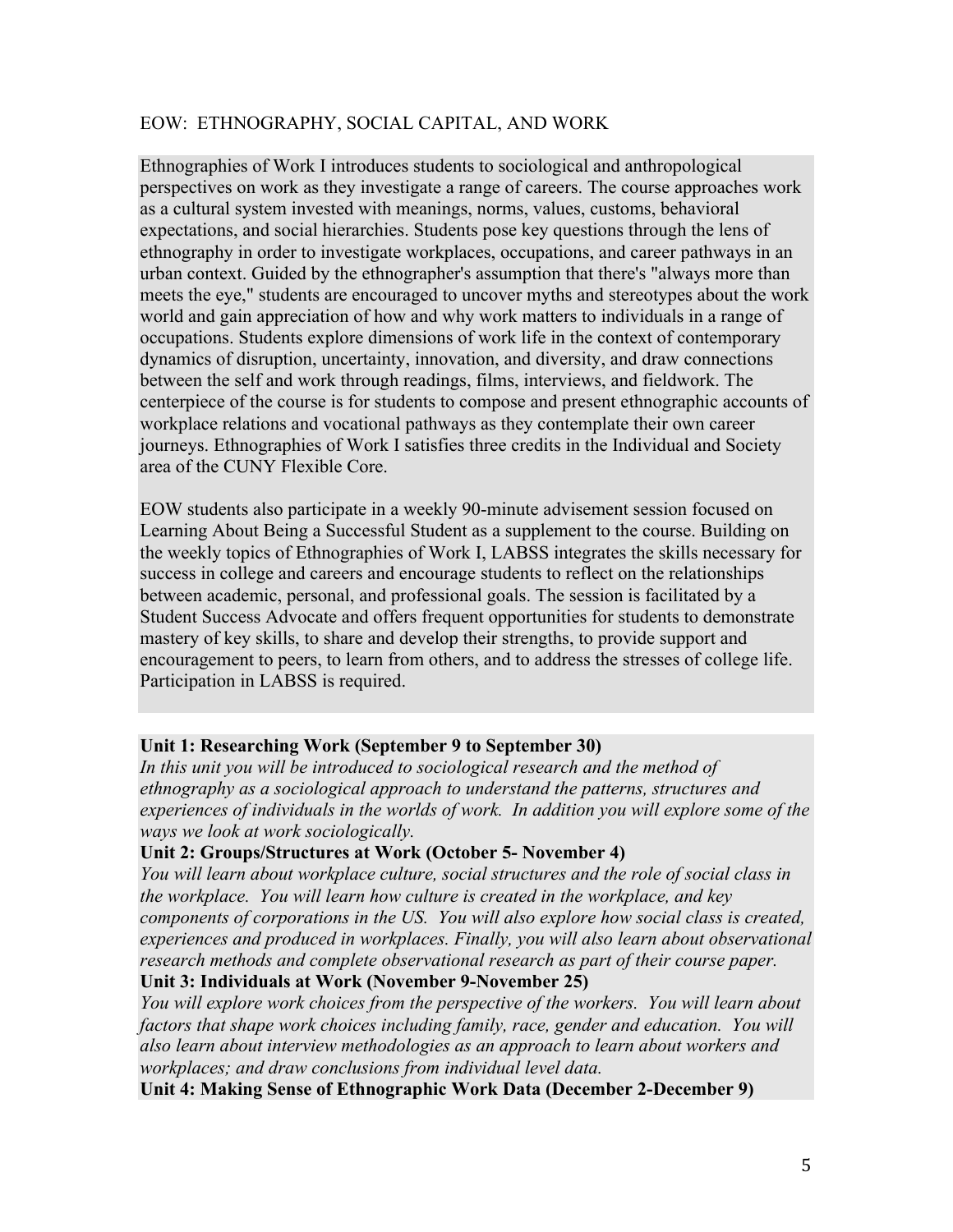*You will expand your analytical skills as you make sense of the field data you have collected over the semester. You will exchange works in progress for peer review and present findings to class*. </BOX>

To understand the goals and philosophy of EOW, I interviewed Mary Gatta, Associate Professor of Sociology at Guttman, and twice visited her EOW class, in October 2015 and again just as EOW II was starting up in March 2016. Also in March, with three others, I interviewed about 50 first year EOW students. We worked in small groups, raising questions about first jobs, current employment, aspirations—typical questions adults would ask first year college students. But we also wanted to know what in the course and required field work stood out for them, whether the readings led to seeing work in new ways, and how the course was impacting their thinking about their own careers.

New to the school in 2015, Gatta chose to move to CUNY in large part because her prior non-profit work and several books she had written focused on the experience of low wage workers in the labor market (Gatta, M., 2005, 2014). Ethnographies of Work gives her the opportunity to put into practice what she knows about preparing for and getting good jobs. In several talks with her, Gatta confirmed that skills *are* important but networking—having the social capital to ask for help and use connections and knowledge of various workplaces—is critical to the success of low-income job seekers. She is responsible for reworking the EOW syllabus and approach based on what she had learned from the faculty who originated and taught EOW in the years since Guttman's opening.

#### *Reading and Applying.*

The first few sessions of EOW help students grasp the tools of ethnography basic observing, interviewing, note taking, and the attendant questions about the limits and advantages of participant observation and researcher perspective these activities raise. This focus on technique is critical—it takes students outside their usual way of seeing the world and gives them tools and language for describing what they see outside of the classroom as they practice interviewing and observing. Only a few weeks into the course, students read the first chapter of Sweet and Meiksins,' *Changing Contours of Work: Jobs and Opportunities in the New Economy*, that addresses the question: what needs to be examined to understand work and its social and economic context today?

From comments in class and during interviews, it was clear that ethnographic methods had given these young people a new way to see the world of work. They applied the ethnographic lens to their current jobs as well as to the occupations they were researching and work sites they were visiting as young ethnographers. The lens helped a number of them make sense of and name power relationships in the workplace. For example, one student observed of the office where she worked that when the owner was away, the next in command always wanted to use his office. He wanted "the perks," she noted, "the nicer chair, better view, and it made him feel more empowered."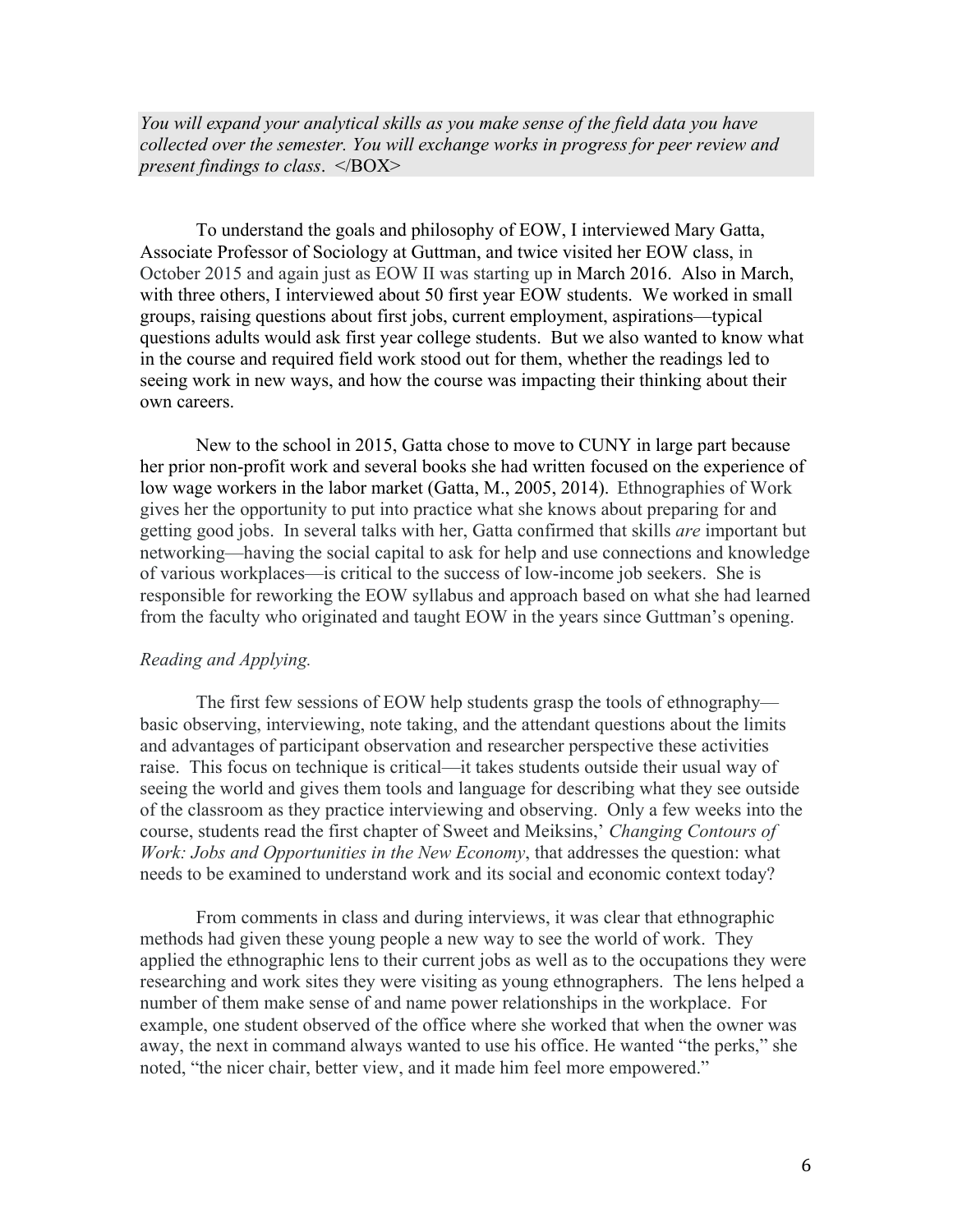*Interviewer: Has this course changed how you see the workplace? Student: Before EOW, I just went to work and did what I was supposed to do. Now it's like watching television. You notice everything when you're in the field.* 

Also early on, students read a feminist ethnographer's study of Las Vegas cocktail waitresses (De Volo, L., 2003). The casino study is intriguing to the young students at Guttman, according to Gatta, not least because among the topics are the waitresses' (perhaps counterintuitive) positive feelings about their revealing uniforms and high heels. The study also introduced the concept of "emotional labor;" students understood immediately that some jobs require that workers modulate or manipulate their feelings to please clients and bosses. They could immediately use the concept to analyze their own living and work situations, the times they were warned to provide cheerful greetings that were counter to their moods and how they were being treated on the job.

Many students' comments were about the restaurant work described in *Gig: Americans Talk about Their Jobs* (Boew, J., Boew, M., and Streeter, S., 2009). Gatta has studied restaurant workers for years, and through her research students began to see that slights and injustices were systemic, not personal. In addition, seeing many of their own restaurant experiences as customers and workers in print validated them. Of the *Gig* chapter on MacDonald's, students said such things as: "That related to me when I read about it. You don't get an easy break and bosses are hard on you." "The client was always right." "I had to mop and wash all the floors and didn't get paid extra."

The readings are challenging, and grow more difficult as the course moves on. The intention is to build a new awareness about the labor market, connect the readings to projects in the field, including service learning that students do, and stimulate an early start on an in depth assignment on a workplace of interest to them (including research, interviews, and observations).

Their early papers indicated that, indeed, students had new ways of seeing the familiar world. And their stated aspirations now included some career areas they had not previously considered. For example, to do their ethnographic research on professions of interest, several students spent time at a professional theatre learning about the range of careers available, while others visited financial institutions, and one found herself first meeting, and then spending time with, the executive director of a major non-profit focused on the problem of homelessness.

The first sessions of EOW described above may not seem dissimilar from a strong first year anthropology or sociology course introducing research methods using "work" as the subject matter. Such courses often send students out to observe and ask them to study familiar environments with fresh eyes. What makes EOW different is that it is the centerpiece of the first year for everyone. That it is required sends a strong signal that the purpose of college is not only to get a diploma but to understand the world of work, and to find a first vocation or calling.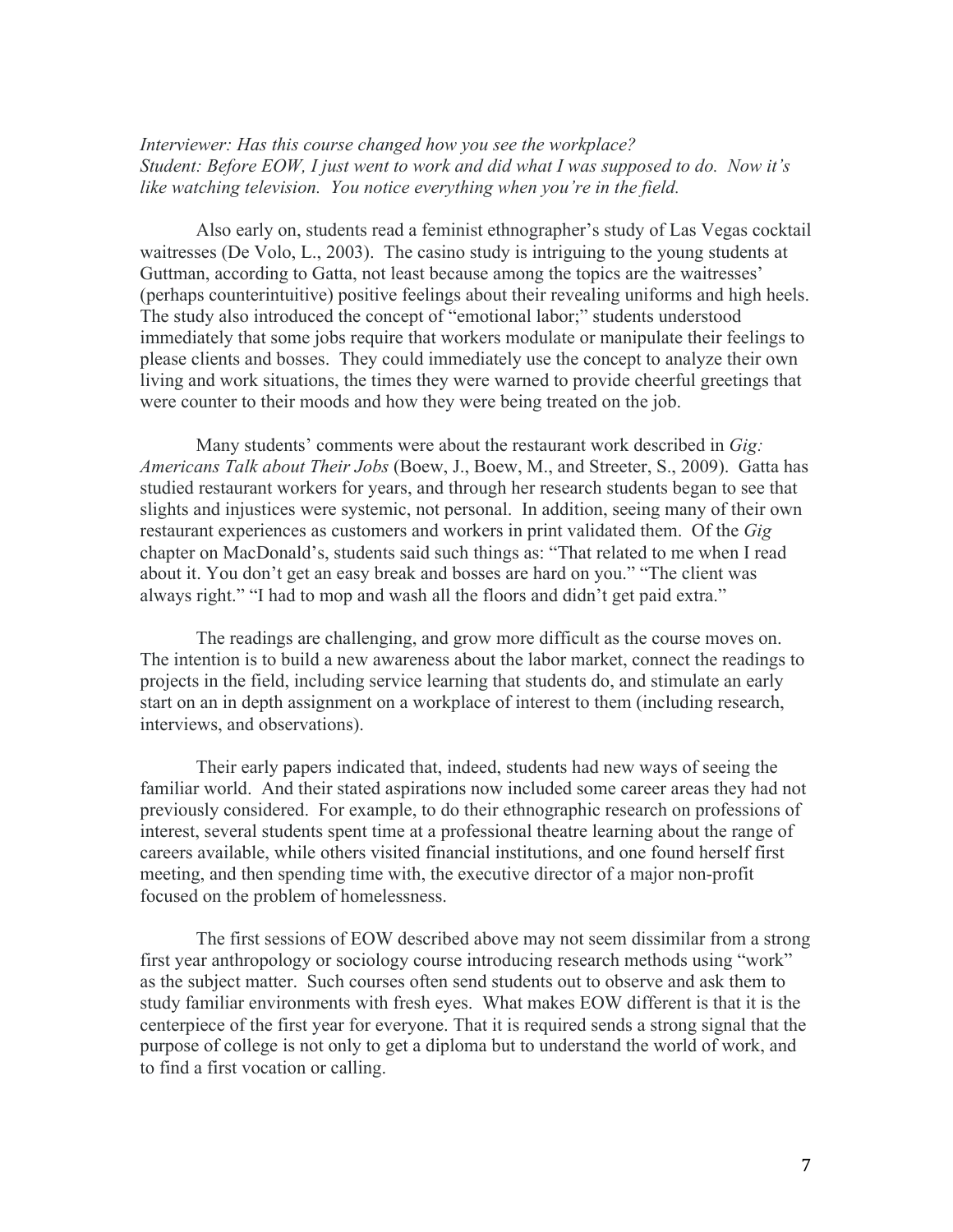To emphasize this perspective, EOW is aligned with two other intensive required learning activities, the City Seminar and the 1.5 hour a week reflection lab, which also focus on work and career choice. In City Seminar, students also leave their classrooms to visit different neighborhoods, museums, and even grocery stores to conduct their own research, and, in the course of such experiences, begin to place themselves in relation to the vibrancy of the city, to explore the contribution they want to make to the city's economic and social life.

For example, EOW students did a set of "person in the street" interviews in Bryant Park, across the street from Guttman just before Thanksgiving. The question they posed to passers-by was: should stores be open on Thanksgiving? There was no obvious right answer to the conflict of giving workers' the ability to enjoy the holiday (although they would lose a day of pay) with the profit of owners and the wishes of shoppers (also workers who might not have other days to shop). In the context of City Seminar and Ethnographies of Work, students were compelled to ask: if I ran the store what would I do? And, how do my employers set holiday policy?

### *Developing Knowledge of Careers*

Students had just handed in their second "auto ethnography" when we visited in March. This assignment asked students to lay out how they viewed their future education and work. The assignment read in part: "Be sure to explain how the work you completed in EOW I, LABSS and Guttman in the fall semester informed these choices; and how your exploration toward a career is still evolving. And if you have decided on a career how are you planning to attain that career." The writing exercise moved students to think deeply about themselves, their personal characteristics, and specific jobs. They could explain how they had thought and what they were now thinking having read and observed.

Many were aware that they needed to explore further and seemed excited to do so. "At the beginning I had no clue. My work experience was in a restaurant. So why not own a business? Restaurants run in the family. Throughout this semester and in my labs courses and career observations, I did two projects and I looked into business. My 'what's my major' project gave me time to investigate what's out there – what do I like. While I'm still fond of business, I came across IT. And now I work at a cab base. We have computers communicating with taxis. We have a program installed. I also looked into careers in environmental, electrical and broadcast engineering. I would like to get an AA in IT and then transfer."

In a number of cases, however, the students had not yet moved beyond calling an occupation they explored "boring." For example, "boring" was what a student called the nursing home he visited; his conclusion was he'd rather be a heart surgeon but it took too much schooling. This comment and other we heard indicated a worrisome interest in medical and engineering careers without the accompanying knowledge of the foundational math and science requirements for transfer--despite Guttman working hard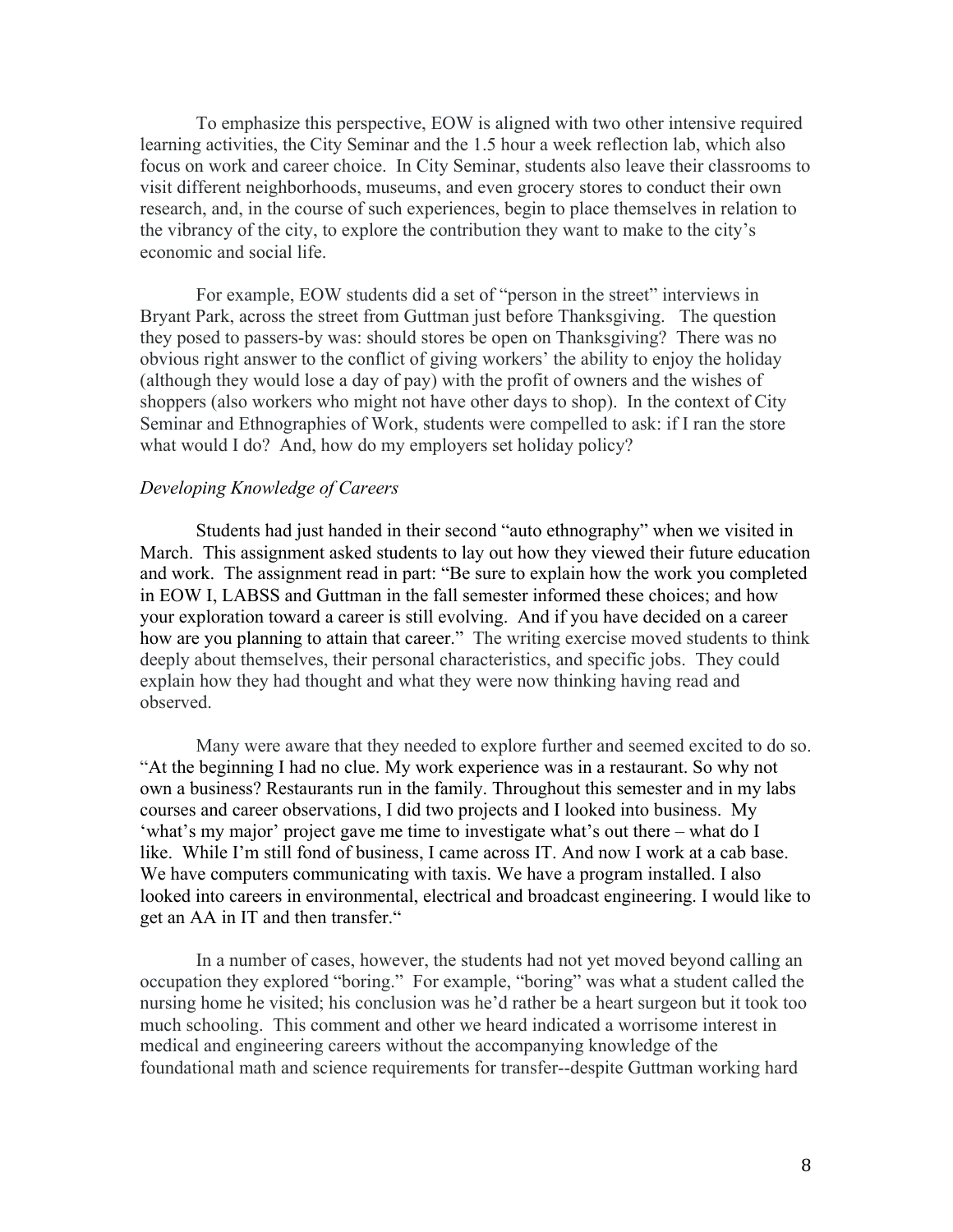to provide such information. We assume students with such aspirations will be helped quickly to enroll in the required prerequisites.

Ethnographies of work and the Guttman environment, more generally, should enhance students' aspirations to feel they can attain corporate or managerial positions if those are of interest. Also they should understand something about the many fascinating careers in the academic and non-profit worlds that don't appear in popular media—what I often tell students are "careers that have no name." While There may also be a few students at Guttmann like the young woman who told us she was interested in "neuroscience and computers, how brain works and how computers work" and wanted to transfer to Barnard, but most don't have such detailed or lofty aspirations. (I learned from her later that one parent is a relatively senior college administrator, so she likely has access to more career information than most.)

#### **Students talk about themselves, their jobs, and the future**

Given the long journey many of these students have ahead to develop middle class careers, the interviewing team wanted to know how aware students' were of racial, class, and gender dynamics in the workplace; whether they knew the value of networking; and how important it was to exercise agency in the job search and the workplace. Did they understand that it was not only the future diploma that would leads to a job, but the social capital that college could help them gain through their community research, their work experiences, and the many and varied adults they were meeting?

The term "social capital" had not yet been introduced in EOW although it would be later in the course, so we tried to glean whether in getting their jobs, changing jobs, negotiating with bosses and co-workers, and learning about work, they were beginning to articulate the many intangibles that go with finding satisfying work or enduring oppressive jobs.

While I am cautious about generalizations, the students held some views in common. In March of their first college year, the students had an emergent consciousness of the complexities of the labor market, a great deal of knowledge about oppressive, low-wage work, and the beginnings of a vocabulary to analyze it. The students' comments about working conditions in familiar jobs or occupations were better developed and given expressive language as a result of EOW's readings, discussions, and field work. At the same time they were less articulate on such topics as the role of unions, how career ladders work, or the history of gender discrimination, all of which would come up later.

#### *Working conditions.*

Almost all the students we talked with had worked or were working in typical low wage jobs: in restaurants and movie theatres, in offices, schools, retail, in day care and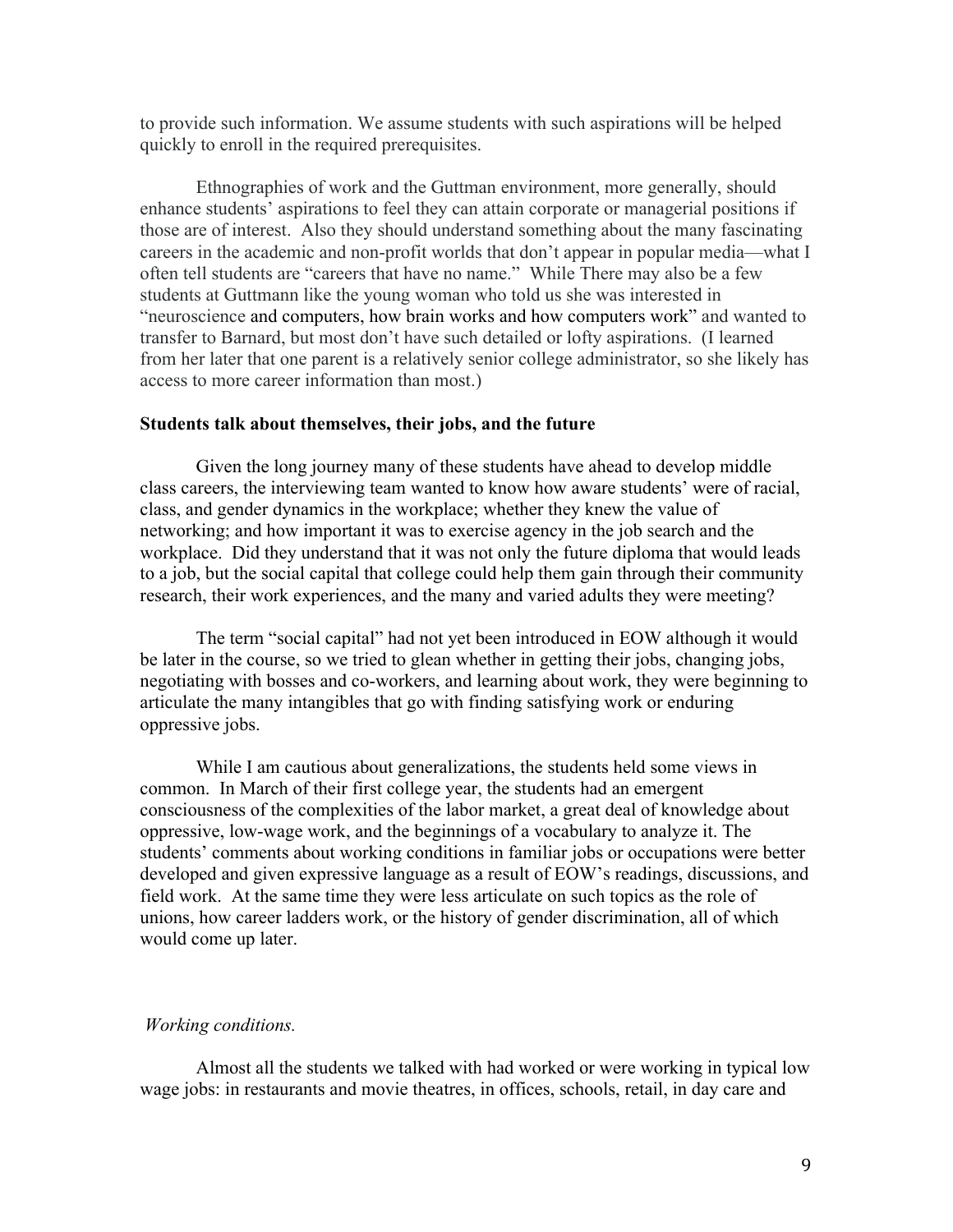other social service settings. Some had had subsidized jobs provided by the city—these tended to be working with young children at camps and other youth serving facilities. Almost without exception they disliked bosses, hated being watched over for faults and flaws, and thought that they worked harder than bosses who were paid more.

A number had had the experience of being mistrusted or mistreated, for example, a boss blaming staff if something were missing from the store at the end of the day. One young man who was a ticket taker recalled asking for a stool so he could sit down and being told "no." The students also saw the disconnect between how hard you worked and what you were paid. A young woman who had worked at a pizza shop had almost no breaks and had to close the shop late at night when she was 16. She and others saw bosses standing around, texting, watching, and not pitching in. In sum, most Guttman students were already cynical about low wage work. They had experienced injustice in the workplace and were aware of privilege (they did not have) that comes with being able to stand up to a boss.

In addition, talking about race in the workplace brought forth buzz and emotion, suggesting an implicit conflict between spending your life trying to combat racism or watching out for yourself and just getting ahead with your network of family and friends. As one very emotional young man said, "Those white people just don't like us. But you have to keep your feelings in check." Another recounted telling her mom about an injustice the course had given her tools to describe. Mom said, "Just keep quiet, don't risk your job," the young woman told us, but she was not so sure that was the right answer. She was trying to figure out when and how to assert herself. As one of the interviewers perceptively remarked, she was using a sociological perspective and looking for a moral compass.

There were outliers. We heard both realistic and positive stories from the handful of students who had had internships in high school. For example, a student who had years of internships in graphic design through an arts themed high school. Although he liked the field, he had decided that you couldn't make enough money and you might be replaced (by a robot). Similarly, a second student explained: "I had two internships in high school– one in a defense attorney's office and a DA office. I worked with data. I sat in on cases. I got to assist in hand picking a jury – it was really cool. I have recommendation letters so when I'm ready to go to law school, I can use them."

That same student was very clear about race issues in the workplace. In answer to another question, he said, "There are not enough black lawyers in the DA's office. It's a prestigious place to work. You have to have certain grades and connections to work there. If you don't get connections you don't get the job. You have to start from bottom and work your way up. My supervisor's last name sounded Black so she had to work as paralegal for two years to work up. She said it would be different if she had a White last name."

These early experiences reinforce how right Guttman is to make work-based learning and particularly internships a vital aspect of students' associate's degrees,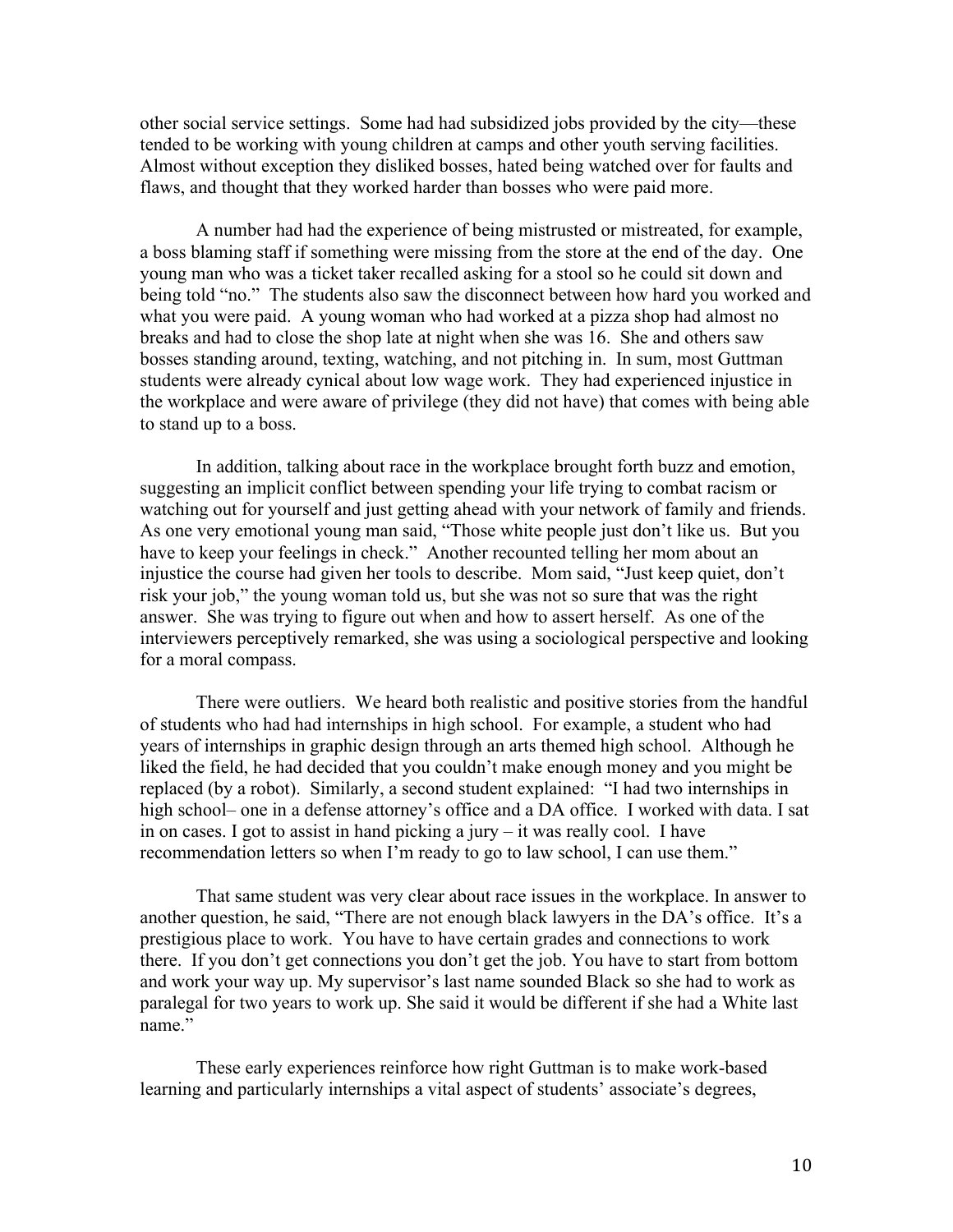However, the school is still struggling to find enough employers willing to take students in and to provide them with the supervision, mentoring, and pay that is required for a high value experience.

### **Educators Take Action.**

Other colleges and universities, of course, do try to build students' social capital; Guttman is by no means the first. The strategy that colleges deploy most frequently is to require students to take an academic success class, often called generically College 101. Such courses orient students to college life, and include self management skills: how to use time effectively, how to find and use the writing and math lab services, how to ask for help (Karp, Raufman and Ethimiou, 2016). And not surprisingly, research shows that while such courses have a short-term positive impact, that impact fades over time (Karp et al., 2012).

A second way education institutions address the issue is to offer short term workshops to teach students soft skills—how to write a resume, how to dress, how to write an application, how to present oneself both in an interview and in a work setting, how to collaborate on a team. Many job training programs teach a similar set of skills, which have the benefit of alerting students to a set of expectations employers are likely to have. Although the topics are useful, such training does not ensure that students internalize the skills or can deploy them in demanding settings.

It is for these reasons and others that I am uncomfortable with approaches that teach "soft skills" as if you could learn them like multiplication tables or the rules for division. Whatever the term--professional skills or work skills or life skills-- we should not be teaching such things in isolation from the larger sociological understanding of how these skills work in society, how they are valued, what class and race narratives accompany them, and how the labor market responds to their absence or presence.

My big takeaway, and why I think EOW is so important: EOW solves the problems of building social capital and understanding the world of work in intellectually challenging and respectful ways. It makes learning about work both an academic and experiential endeavor at the center of the curriculum. The usual student activities are fully integrated into and aligned with the central project of the course—learning about work.

### **Conclusion**.

This essay began with several big questions--can deepening students' understanding of the many dimensions of "work" help low income young people take the steps to necessary to securing employment that leads to economic mobility once they have a credential? Can engaging the meaning of work in human lives, the sociology of the professions and the workplace, and the challenges that "being different"—working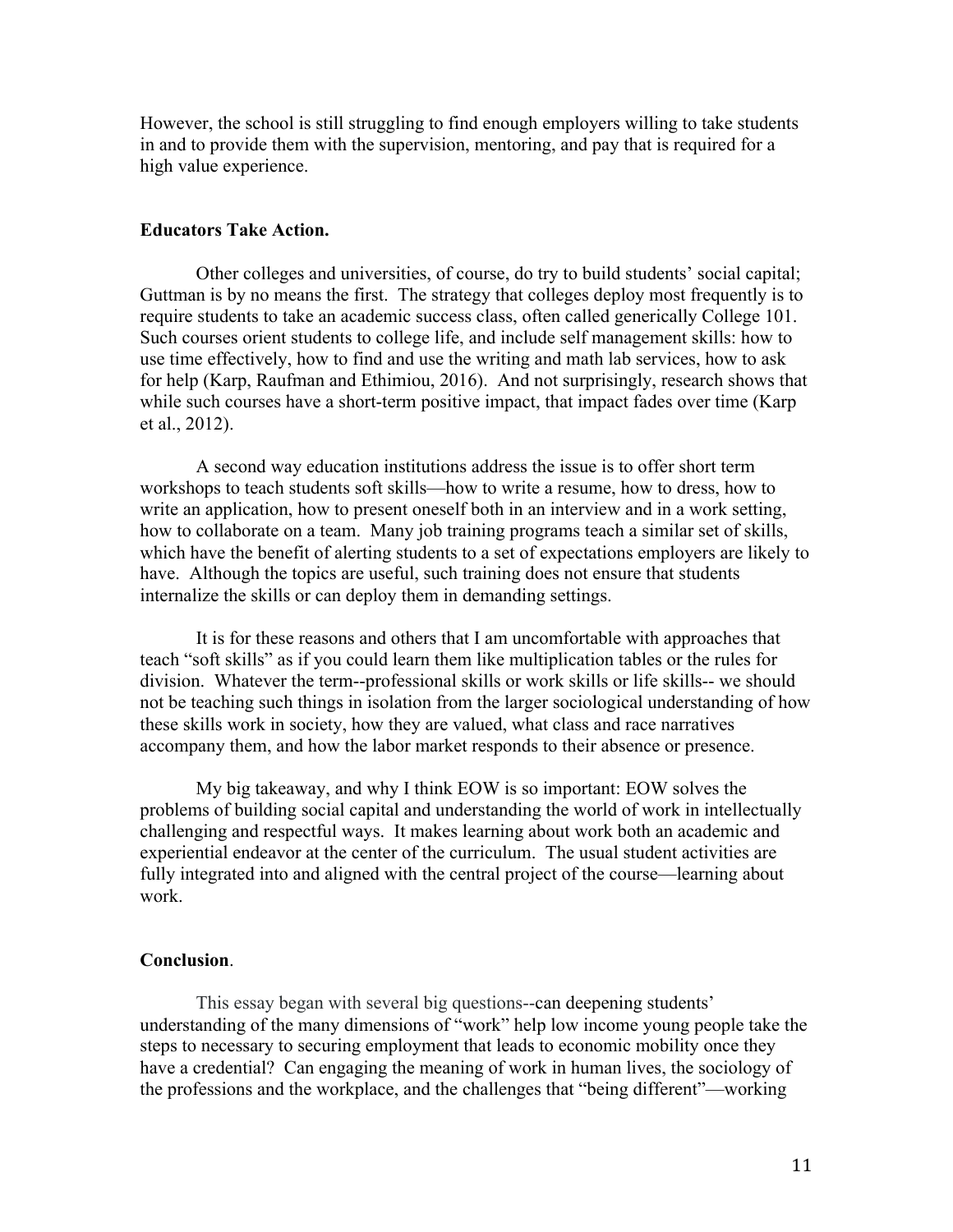class, female, dark skinned, or speaking with an accent—change students' aspirations, build confidence in using networks, help them internalize and use effectively the requisite "soft skills" employers seek? Armed with analytical tools learned and practiced in college, will they be able advocate for themselves?

The students we interviewed had only been at Guttman seven months, and do not yet use words like "social class," "mobility," or "income inequality," although they had a growing intuitive appreciation for the concepts. Most have not experienced a high wage, white-collar workplace and know little about such places. They were stumped when we asked the difference between a manager and a leader, and not ready to address the fact that if they are successful, as many will be, they may be managers as well as leaders one day.

But they are at the beginning of their college careers, and Guttman is learning and changing with them even as it faces challenges in keeping true to its design. Guttman is working to find employers willing to open their doors to students in the higher paying white collar occupations needed to fulfill the goals of EOW and put its principles even more deeply into practice. More internships are needed for all students to prepare for and seek productive and satisfying work. It takes effort and care to change the aspirations of students and equip them with the skills, knowledge, and social capital they need. Guttmann recognizes that the workplace is a powerful site for learning—in fact, a better place to observe and learn soft skills than a classroom.

An example of the magnitude of the task of changing aspirations was poignantly articulated by a student, who, when we asked where she would be in ten years, said, "in a job that at least gives me a 30 minute break." By the time she graduates, will EOW have equipped her to go forth into the world with a greater purpose, with a passion she can name, with skills, knowledge, and confidence to feel prepared to a really good job? I believe that the answer will be yes—and that Guttman can provide lessons to other higher education institutions committed not only to learning and teaching, but to students' success throughout their careers.

#### References

- Abel, J., Deitz, R., & Su, Y. (2014). Are recent college graduates finding good jobs? *Current Issues in Economics and Finance*, *20* (1), Federal Reserve Bank of New York.
- Abel, J., & Deitz, R. (2014). Do the benefits of college still outweigh the costs? *Current Issues in Economics and Finance, 20*(3), Federal Reserve Bank of New York.
- Autor, D. (2014). Skills, education, and the rise of earnings inequality among the "other 99 percent." *Science, 344*(6186), 843–851.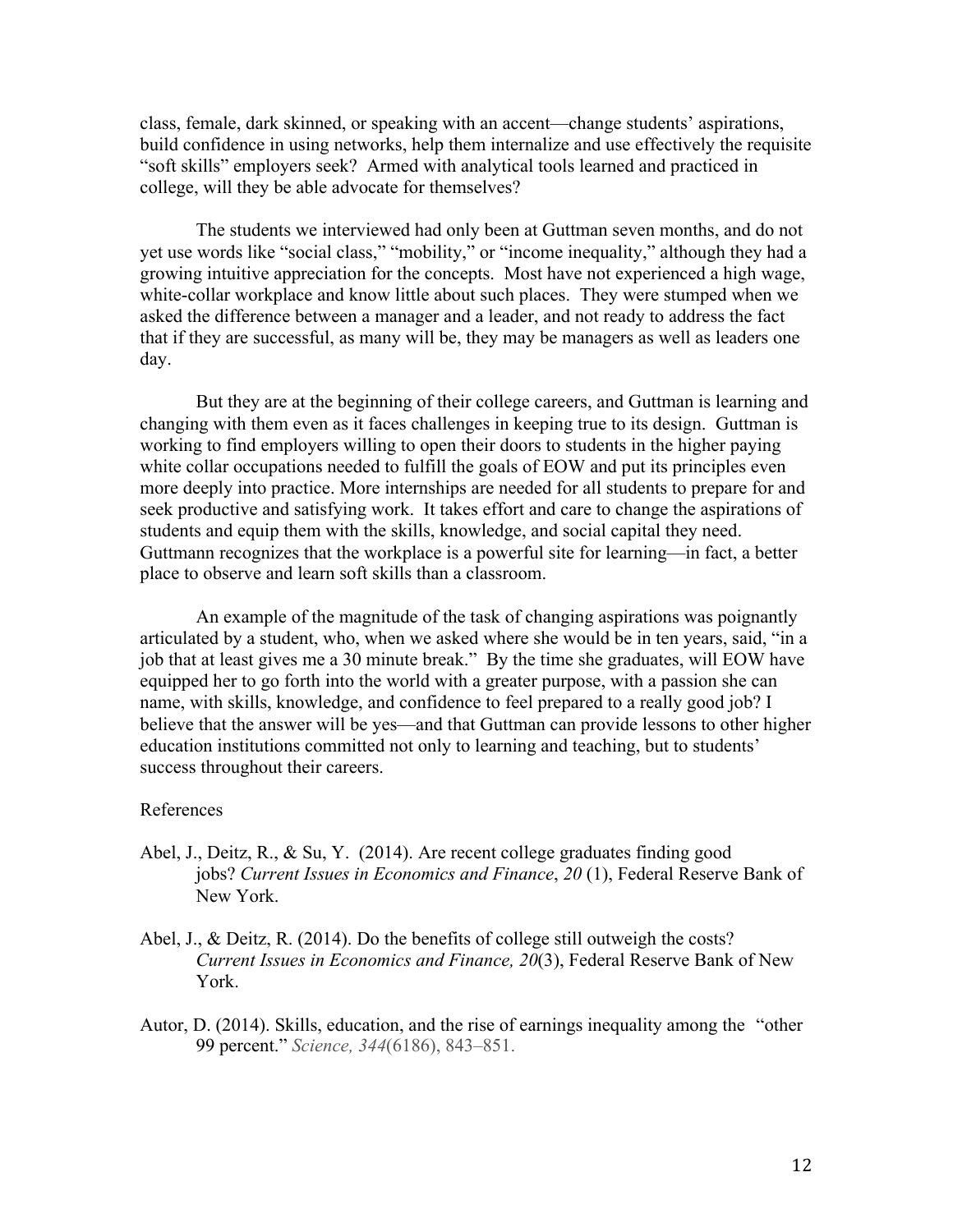- Boew, J., Boew, M., & Streeter, S. (2009). *Gig: Americans Talk about Their Jobs.* New York, NY: Crowne/Archetype.
- Carnevale, A., Cheah, B., & Hanson, A. (2015). *The Economic Value of College Majors*. Center on Education and the Workforce, Georgetown University.
- Carnevale, A., Fasules, M., Porter, A., & Landis-Santos, J. (2016). *African Americans: College majors and earnings.* Center on Education and the Workforce, Georgetown University.
- Chetty, R., Hendren, N., Kline, P., Saez, E., & Turner, N. (2014). Is the United States still a land of opportunity? Recent trends in intergenerational mobility. *NBER Working Paper No. 19844,* January 2014.
- De Volo, L. (2003). Service and surveillance: Infrapolitics at work among casino cocktail waitresses. *Social Politics, 10*(3), 346–376.
- Economist, The (2014). America is no less socially mobile than it was a generation ago, February.
- Pew Charitable Trusts and the Russell Sage Foundation (2015). *Economic Mobility in the United States.*
- Gatta, M., Ed. (2005). *Not just getting by: The new era of flexible workforce development*. Lanham, MD: Lexington Books.
- Gatta, M., Ed. (2014). *All I want is a job! Unemployed women navigating the public workforce system*. Palo Alto, CA: Stanford University Press.
- Granovetter, M. S. (1973). The strength of weak ties. *American Journal of Sociology, 78*(6), 1360–1380.
- Hoffman, N. (2015*). Let's get real: Deeper learning and the power of the workplace*. The Deeper Learning Research Series, Jobs for the Future.
- Karp, M., Bickerstaff, S., Rucks-Ahidiana, Z., Bork, R., Barragan, M., & Edgecombe, N. (2013). *College 101 courses for applied learning and student success*. Community College Research Center, Teachers College, Columbia University.
- Karp, M., Efthimiou, C., & Ritze, N. (2016). *Redesigning a student success course for sustained impact: Early outcomes findings.* Community College Research Center, Teachers College, Columbia University.
- Organization for Economic Cooperation and Development. (2007). *What is social sapital? Human Capital: How what you know shapes your life.* Paris, France: Author.